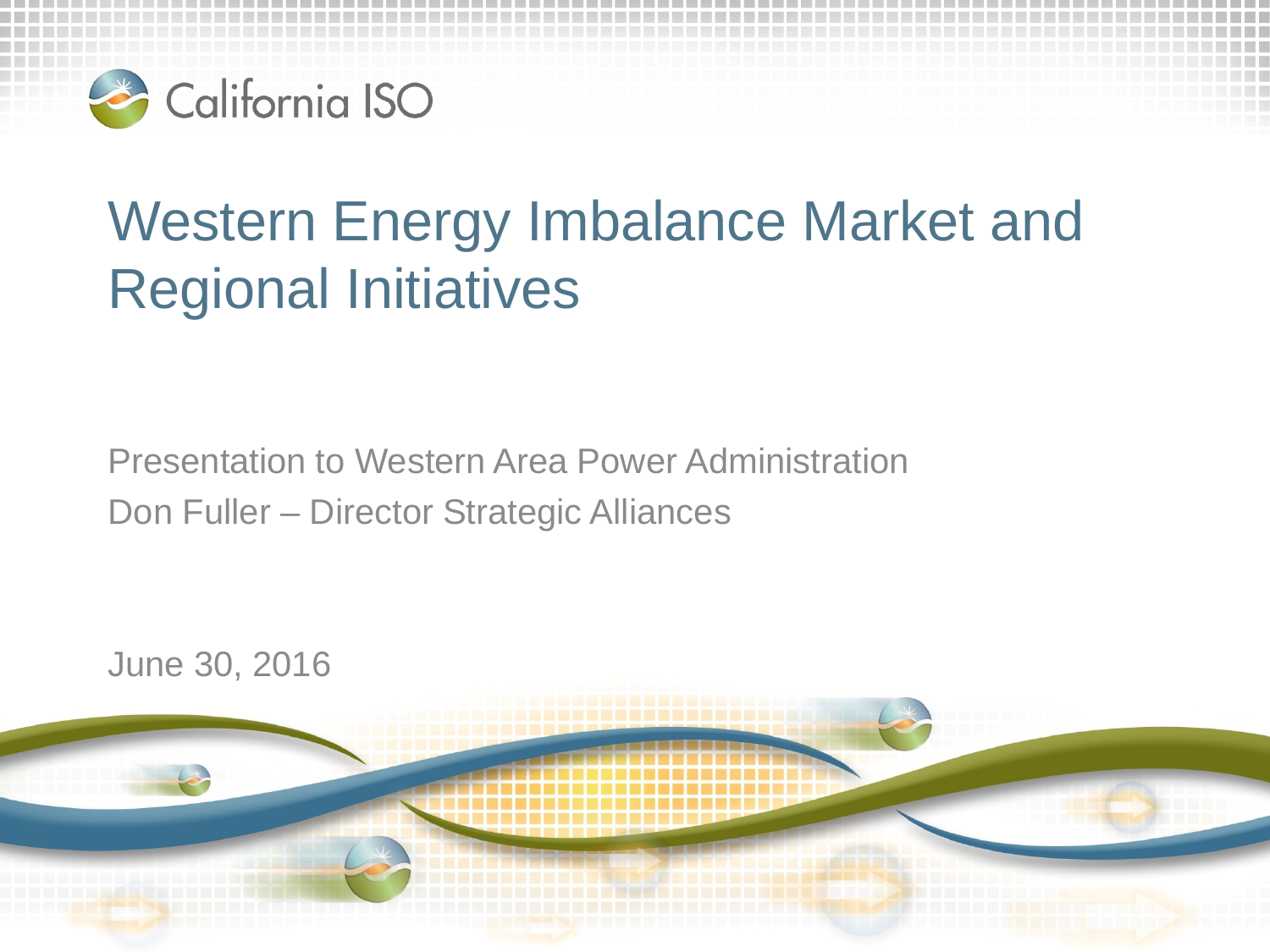#### Energy imbalance market (EIM) is an easily-scalable extension of the real-time market to broader region

|                  | $\boxed{\mathsf{Q1}}$ 2016 (\$M) TOTAL (\$M) |        |
|------------------|----------------------------------------------|--------|
| <b>ISO</b>       | 6.35M                                        | 20.26M |
| PacifiCorp       | 10.85M                                       | 41.80M |
| <b>NV Energy</b> | 1.70M                                        | 2.54M  |
| <b>Total</b>     | <b>18.90M</b>                                | 64.60M |

- Reduced renewable energy curtailment
- Displaced greenhouse gas emitting resources

California ISO

• Reduced flexible ramping requirements across footprint

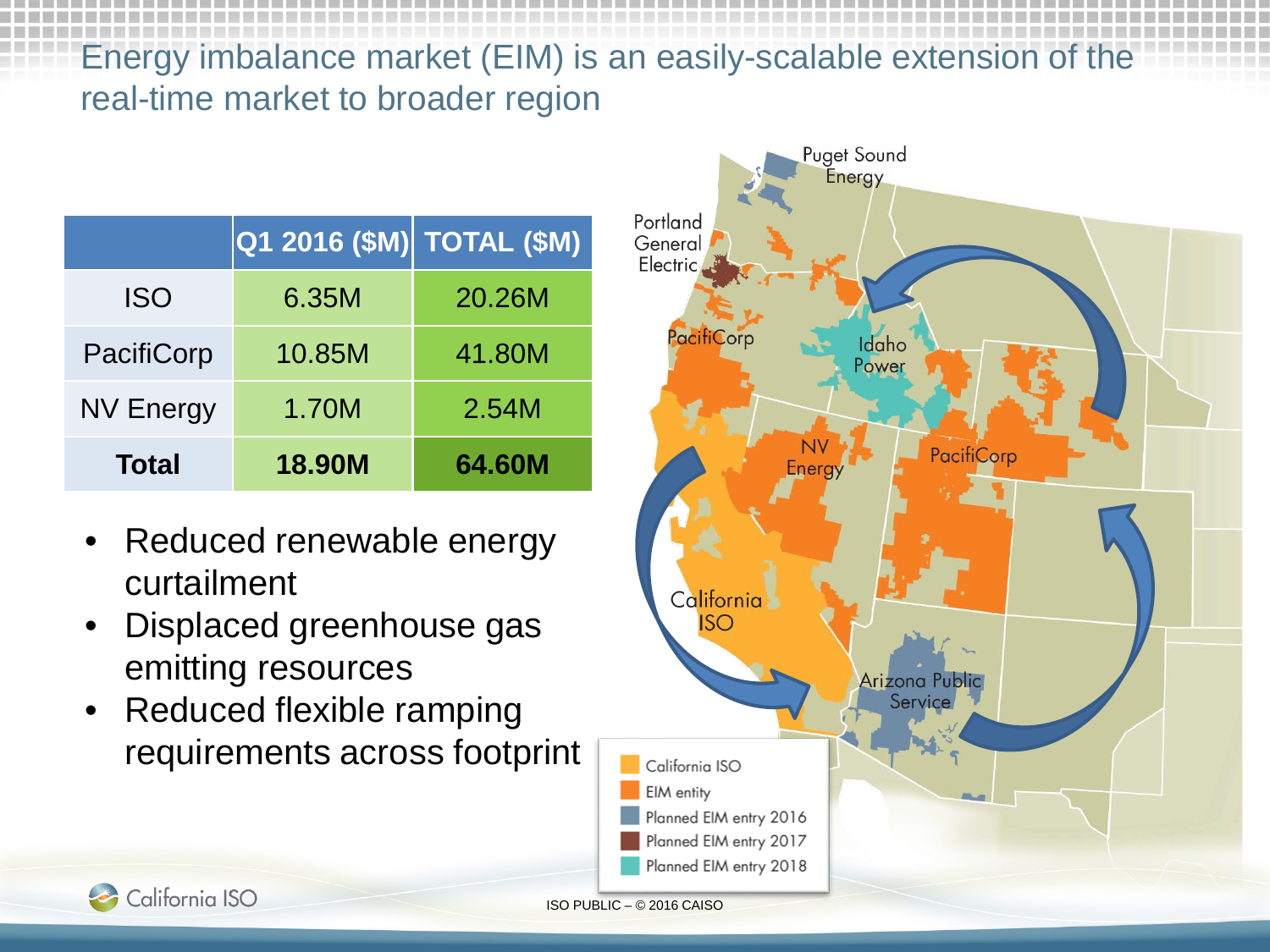### Wind/Solar curtailment and avoided curtailment due to EIM.



California ISO

ISO PUBLIC – © 2016 CAISO Page 3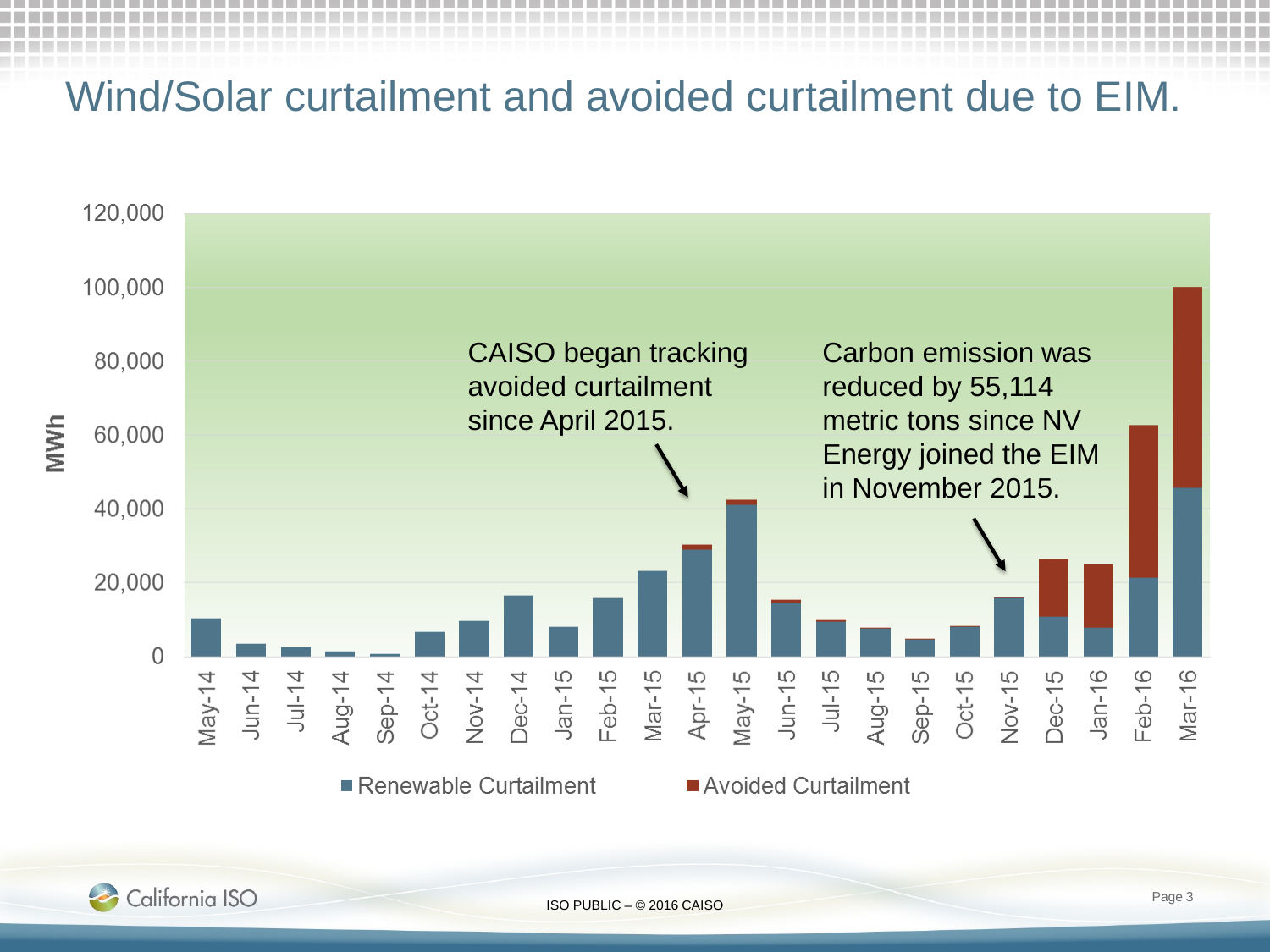EIM Transitional Committee governance proposal approved and implementation underway

Through a public stakeholder process, committee developed a longterm structure for EIM governance.

Proposal elements:

- 5 independent (non-stakeholder) members
- Delegated authority over EIM-related market rules
- Candidates selected by stakeholder nominating committee, approved by ISO Board
- <u>Body of state regulators</u> to advise EIM Governing Body and ISO Board on matters of interest
- Regional Issues Forum public vehicle for discussion of EIM-related issues, including impacts to neighboring balancing authority areas, next meeting scheduled for August 4 in Boise, ID

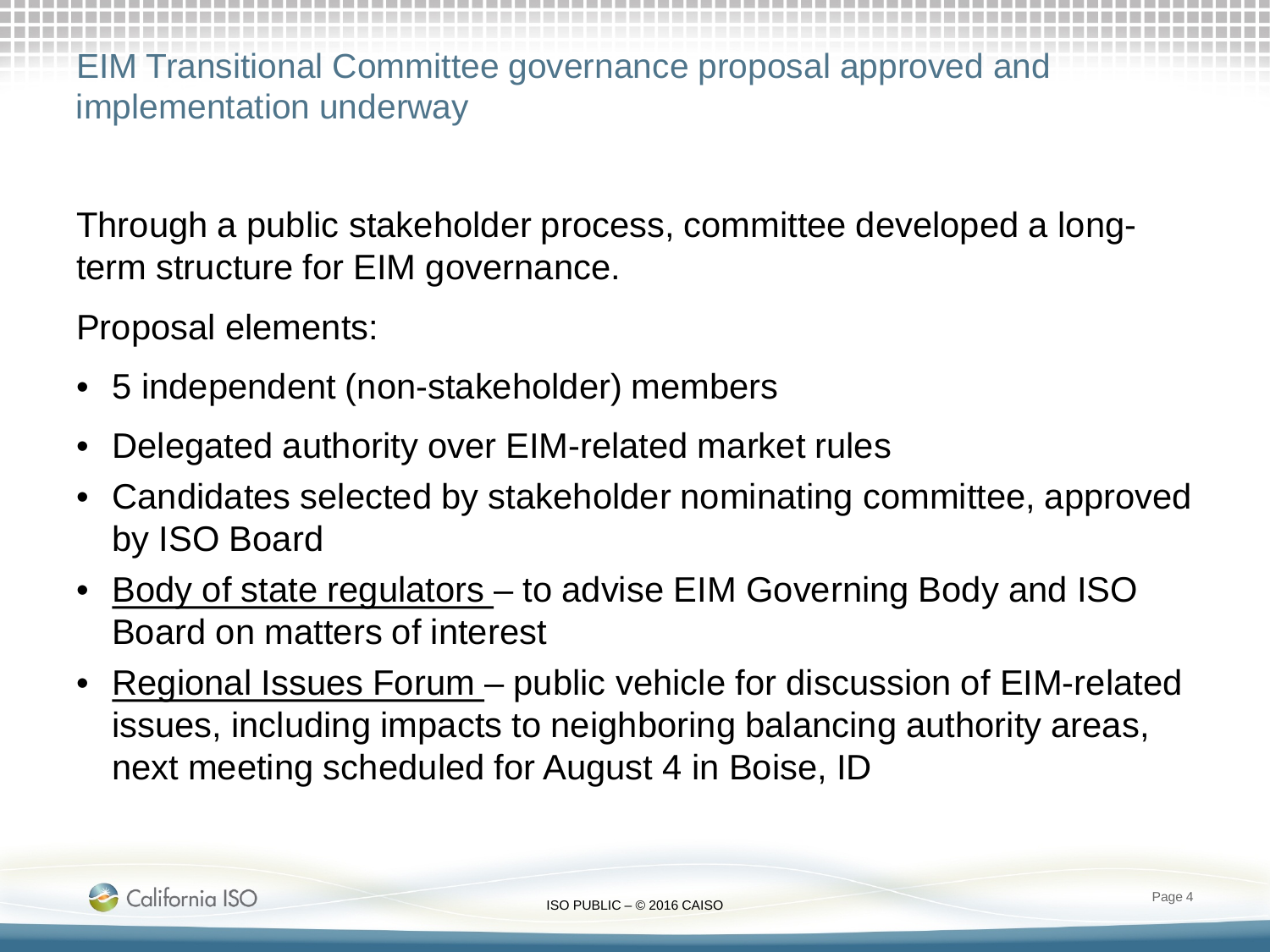## EIM Governing Body Proposed slate

- Carl Linvill, Principal, The Regulatory Assistance Project
- Doug Howe, Consultant, Vanry & Associates
- John Prescott, (Retired) President and Chief Executive Officer, Pacific Northwest Generating Cooperative
- Kristine Schmidt, President, Swan Consulting Services
- Valerie Fong, (Retired) Director of Utilities, City of Palo Alto

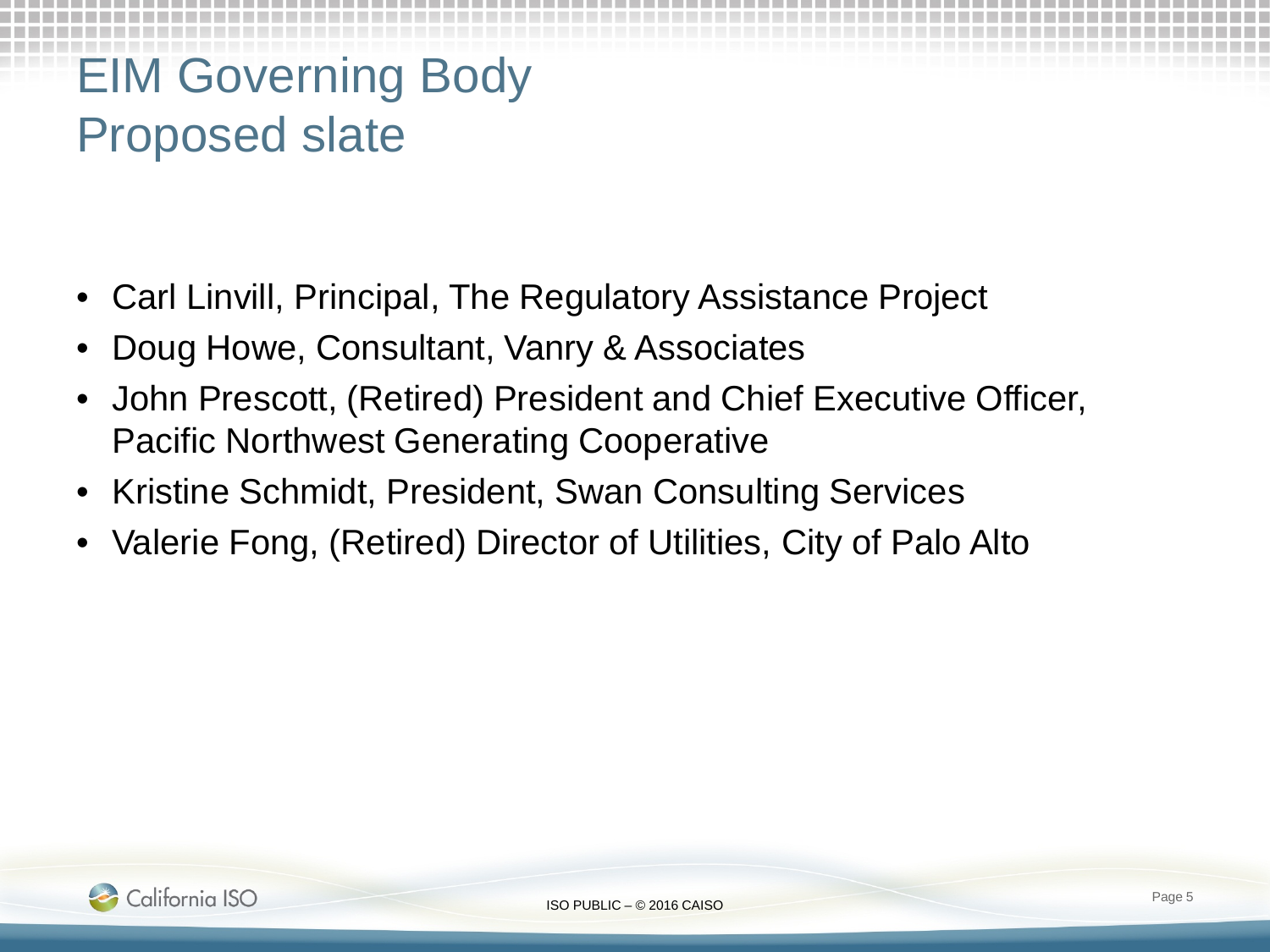# Body of State Regulators

| <b>State</b> | <b>Commissioner</b>   |
|--------------|-----------------------|
| Arizona      | Doug Little           |
| California   | <b>Michael Picker</b> |
| Idaho        | <b>Kristine Raper</b> |
| Nevada       | Paul Thomsen          |
| Oregon       | <b>John Savage</b>    |
| Utah         | <b>Thad LeVar</b>     |
| Washington   | Ann Rendahl           |
| Wyoming      | <b>Bill Russell</b>   |

- Provide voting member to Nominating Committee
- Hold periodic meetings to provide information to members about EIM
- Provide forum for discussion
- Develop process where it may express common position in ISO processes or to EIM Governing Body
- Post items on a webpage
- Body is not committee of the ISO

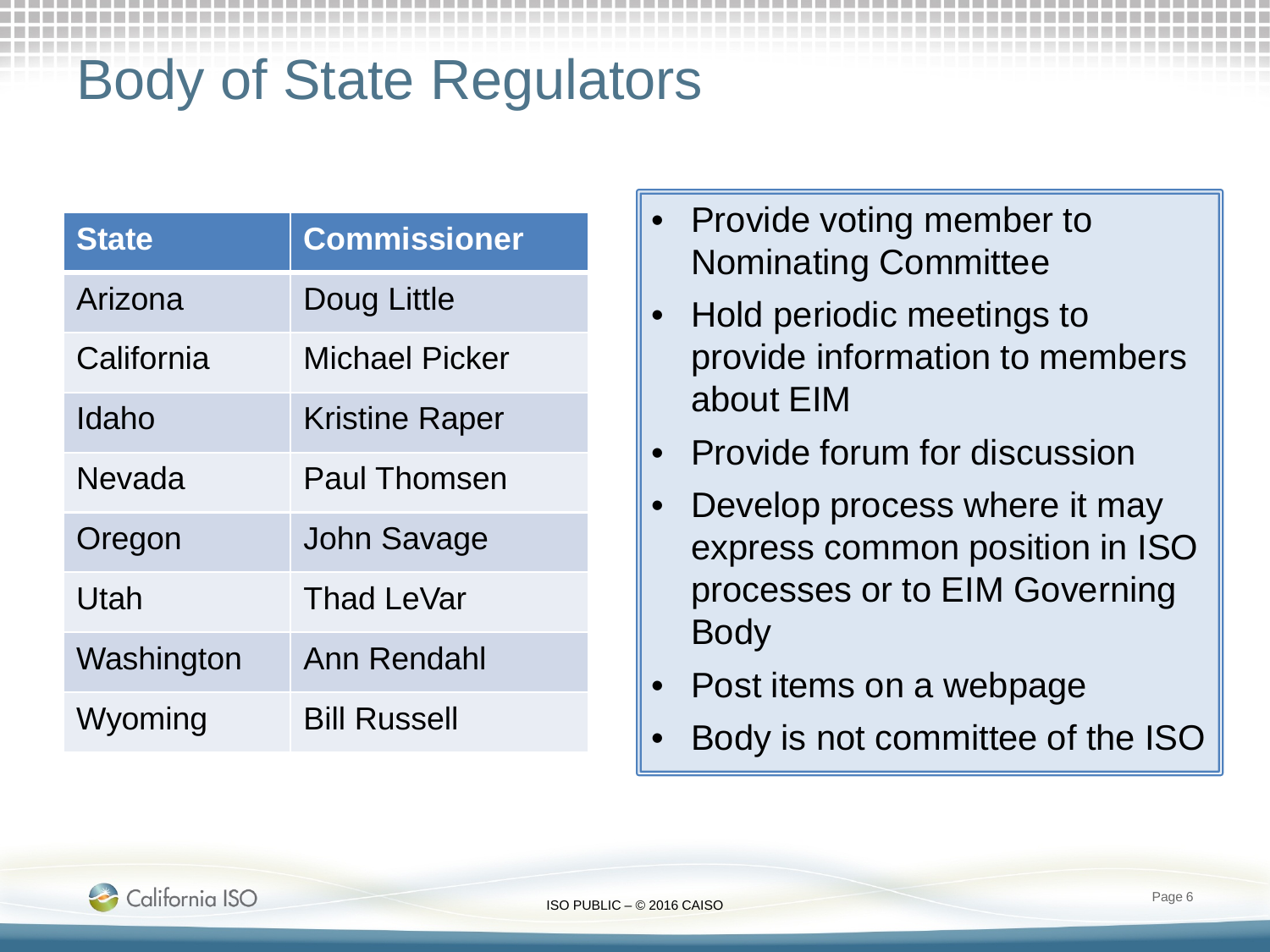#### Changes can already be seen in CAISO's net demand (Source: "ISO Today" iPhone App, 3/24/2016)

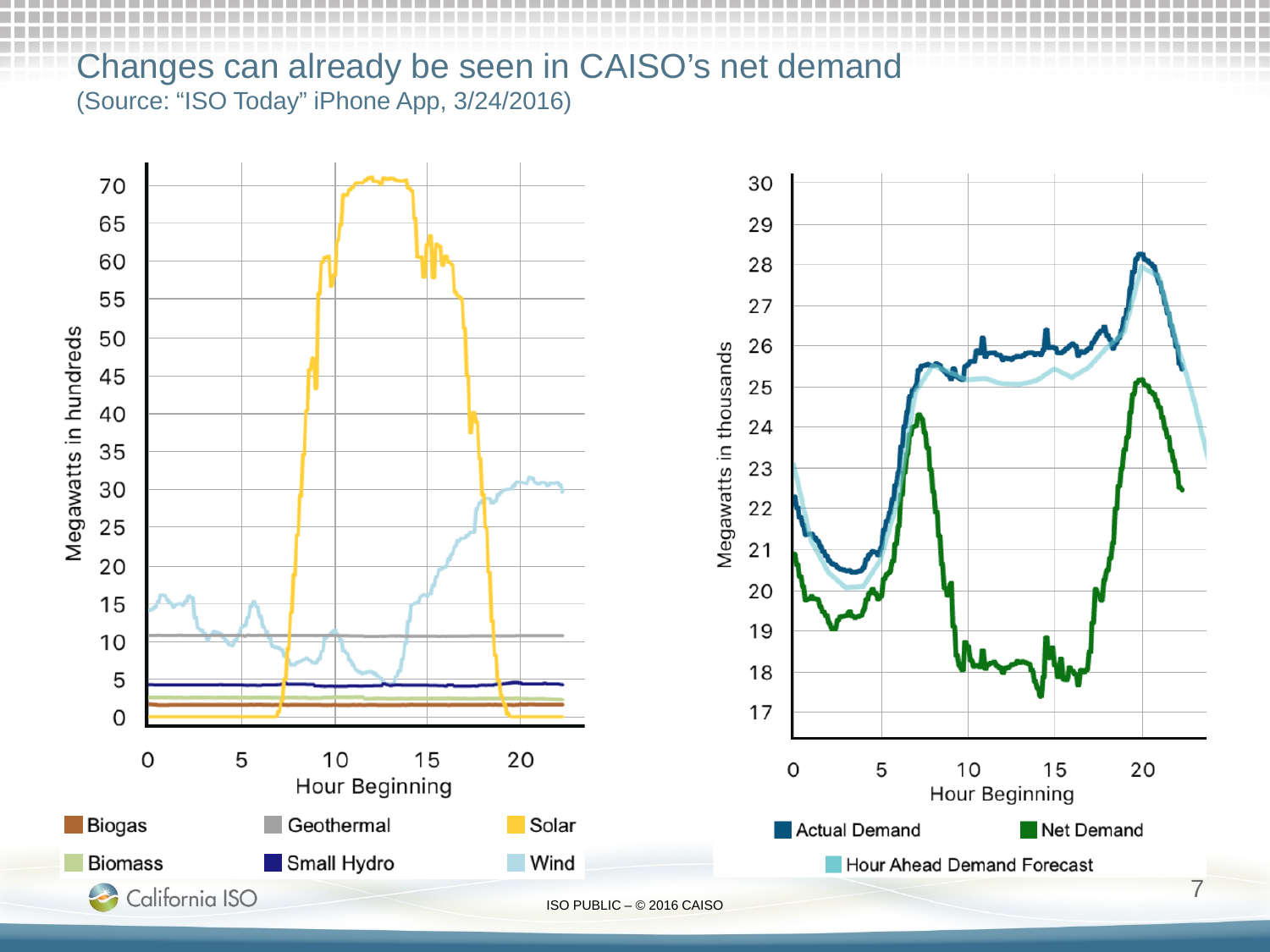Full participation provides significant benefits beyond those of EIM



- 5-minute optimized dispatch provides lower real-time operating costs
- Enables renewable integration and reduces renewable curtailment
- Lower costs through optimization of day-ahead system set-up
- Surplus renewable generation shared across larger area
- Regional planning supports transmission investments
- Unlocks benefits of load and resource diversity
- Greater system visibility  $=$  improved reliability
- Lowers compliance costs

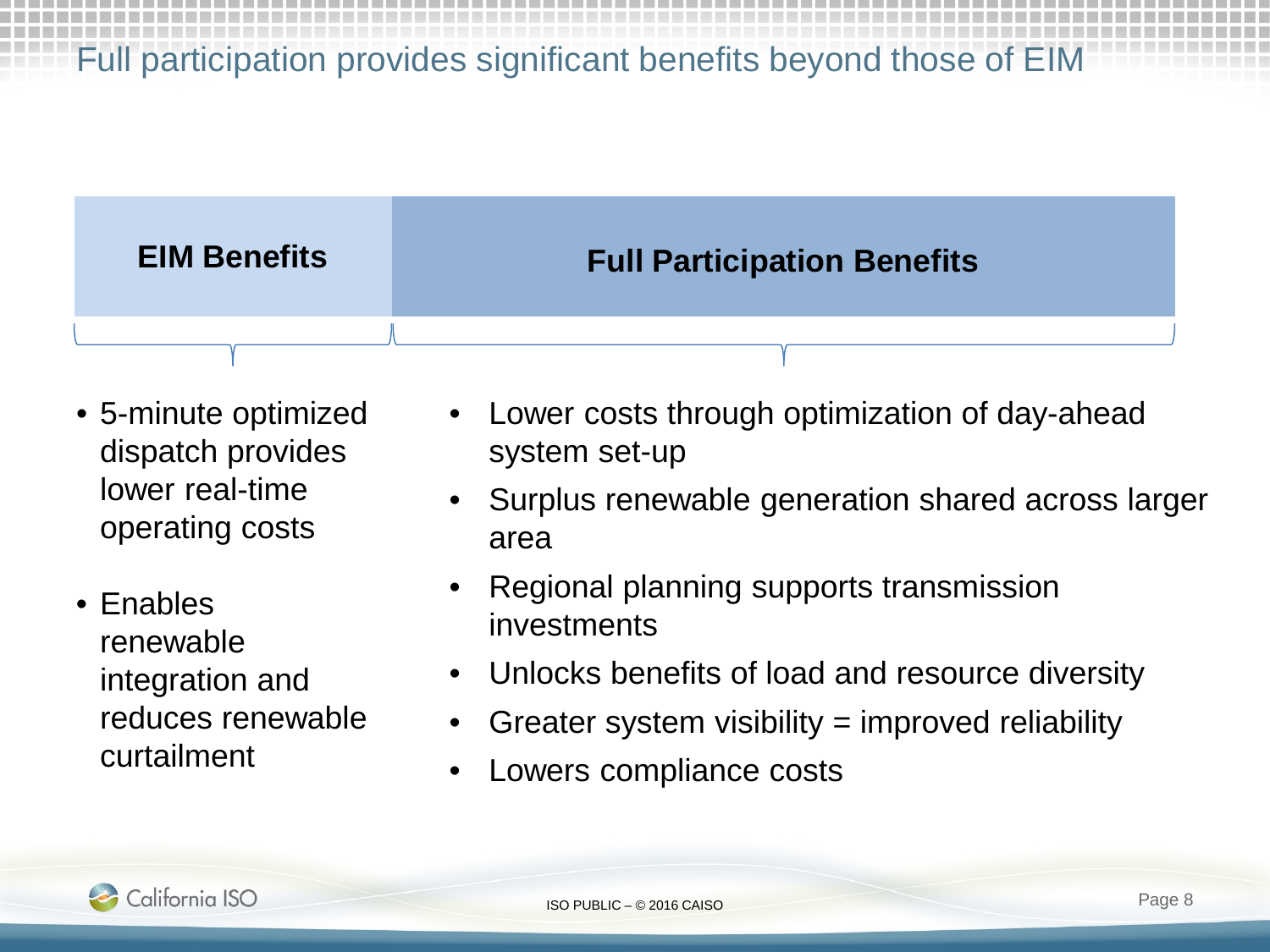An initial assessment indicated significant benefits for both PacifiCorp and ISO customers over 20 years.

| <b>Total Savings:</b> | Low   | <b>High</b> |
|-----------------------|-------|-------------|
| <b>PacifiCorp</b>     | \$1.6 | \$2.3       |
| <b>ISO</b>            | \$1.8 | \$6.8       |

**Present value of savings (in 2015\$ Billions) Savings are incremental to benefits from EIM participation.**

Study quantified benefits in four areas:

- 1. More efficient dispatch and commitment
- 2. Lower peak capacity savings
- 3. More efficient over-supply management
- 4. Renewable procurement savings

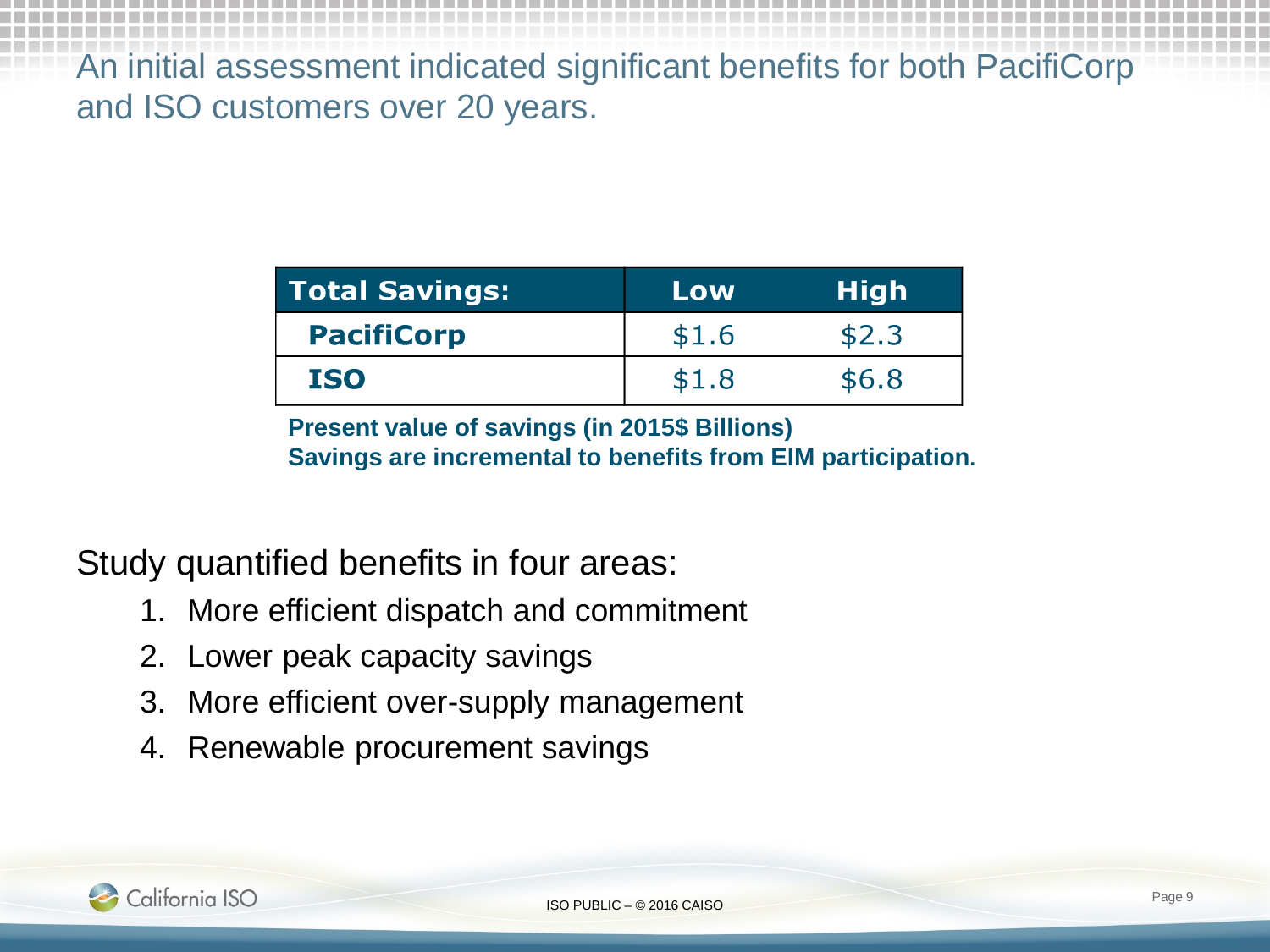### Timeline for regional integration activities

*Note: Designed to allow PacifiCorp to obtain state regulatory approvals before the end of 2017*



ISO PUBLIC – © 2016 CAISO

*Version April 4, 2016* Page 10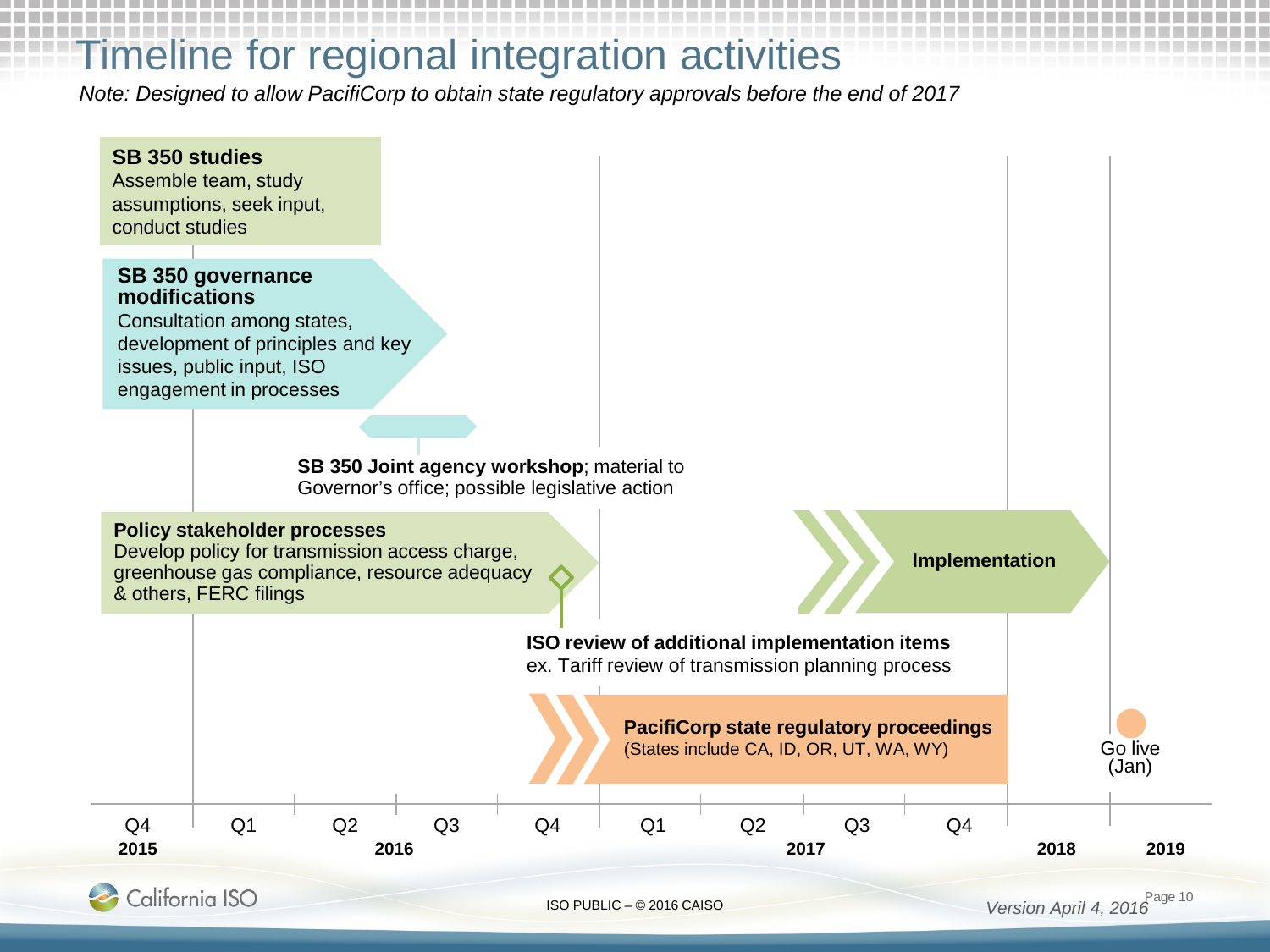#### Regional Governance Principles and Process

- Eight overarching principles for governing a regional ISO, including:
	- Preserving state authority over matters currently regulated by states
	- Developing new method for selecting board members, following transitional period
	- Establishing a body of state regulators from each state in the regional footprint
	- A committee of stakeholders and regulators would be appointed (similar to EIM transitional committee) to develop details consistent with the principles
- Process
	- Workshops held June 16 and June 20, comments due July 7
	- Presentation at July workshop hosted by CEC/CPUC/CARB
	- New governance structure based on these principles requires state legislative action, as contemplated by SB350.